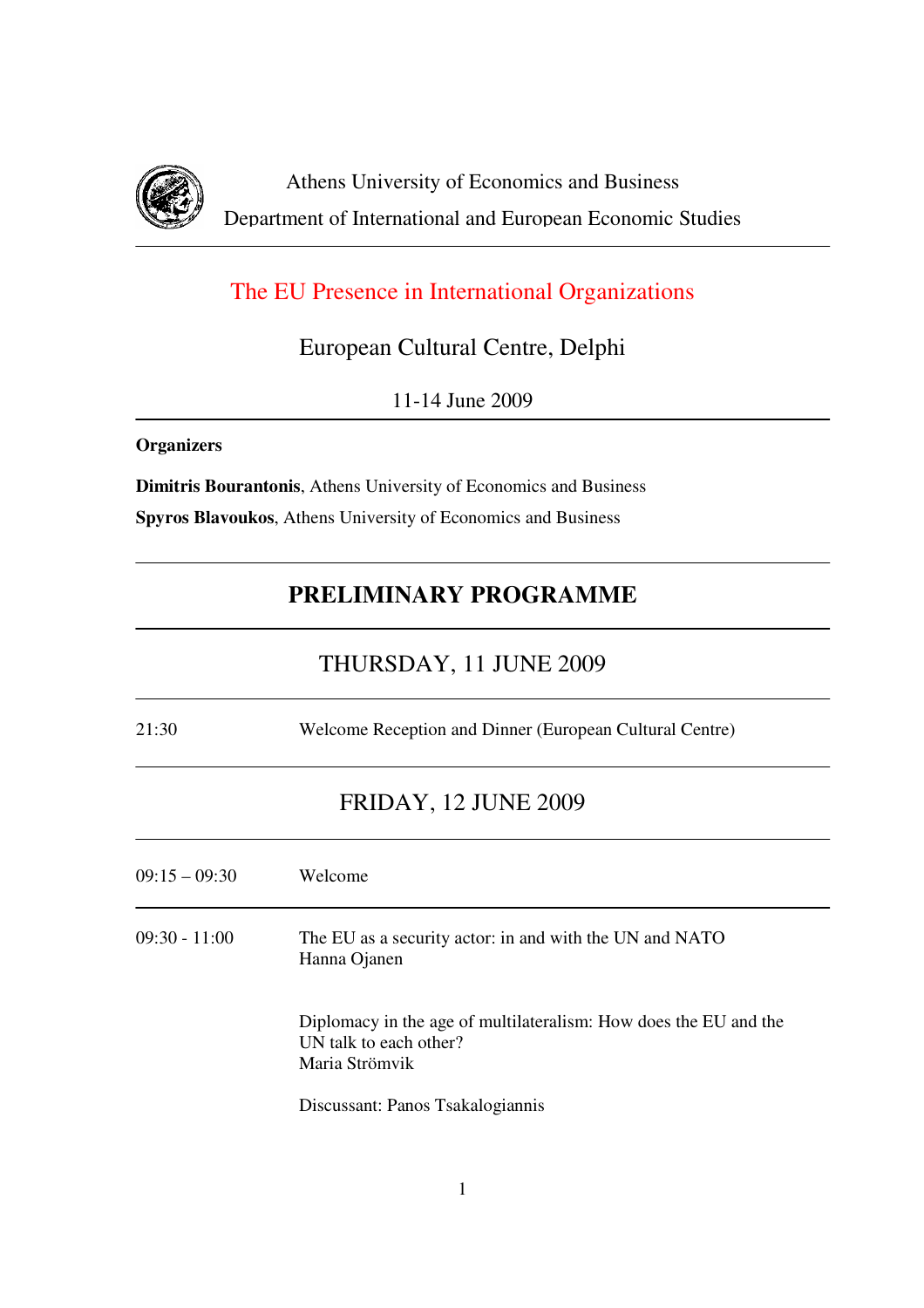#### The EU Presence in International Organizations

European Cultural Centre, Delphi, 11-14 June 2009

| $11:00 - 11:30$ | <b>Coffee Break</b>                                                                                                                                   |
|-----------------|-------------------------------------------------------------------------------------------------------------------------------------------------------|
| $11:30 - 13:00$ | EU Security Governance and Contributions in Multilateral Settings<br>Emil Kirchner                                                                    |
|                 | The EU and NATO: Subordinate Partner, Cooperative Pillar, or<br>Competing Pole?<br><b>James Sperling</b>                                              |
|                 | Discussant: Hanna Ojanen                                                                                                                              |
| $13:00 - 14:00$ | Lunch                                                                                                                                                 |
| $14:00 - 15:30$ | The Big Three and the High Representative dilemmas of leadership<br>inside and outside the EU.<br>Chris Hill                                          |
|                 | The EU-27 and the UN Security Council Reform Debate: Testing<br>the 'Effective Multilateralism' Rhetoric<br>Spyros Blavoukos and Dimitris Bourantonis |
|                 | Discussant: Alexis Heraclides                                                                                                                         |
| $15:30 - 16:00$ | Coffee Break                                                                                                                                          |
| $17.00 - 19.00$ | Guided tour of the Archaeological Site and Museum                                                                                                     |
| 21:15           | Dinner, Delphi Palace Hotel, Delphi                                                                                                                   |